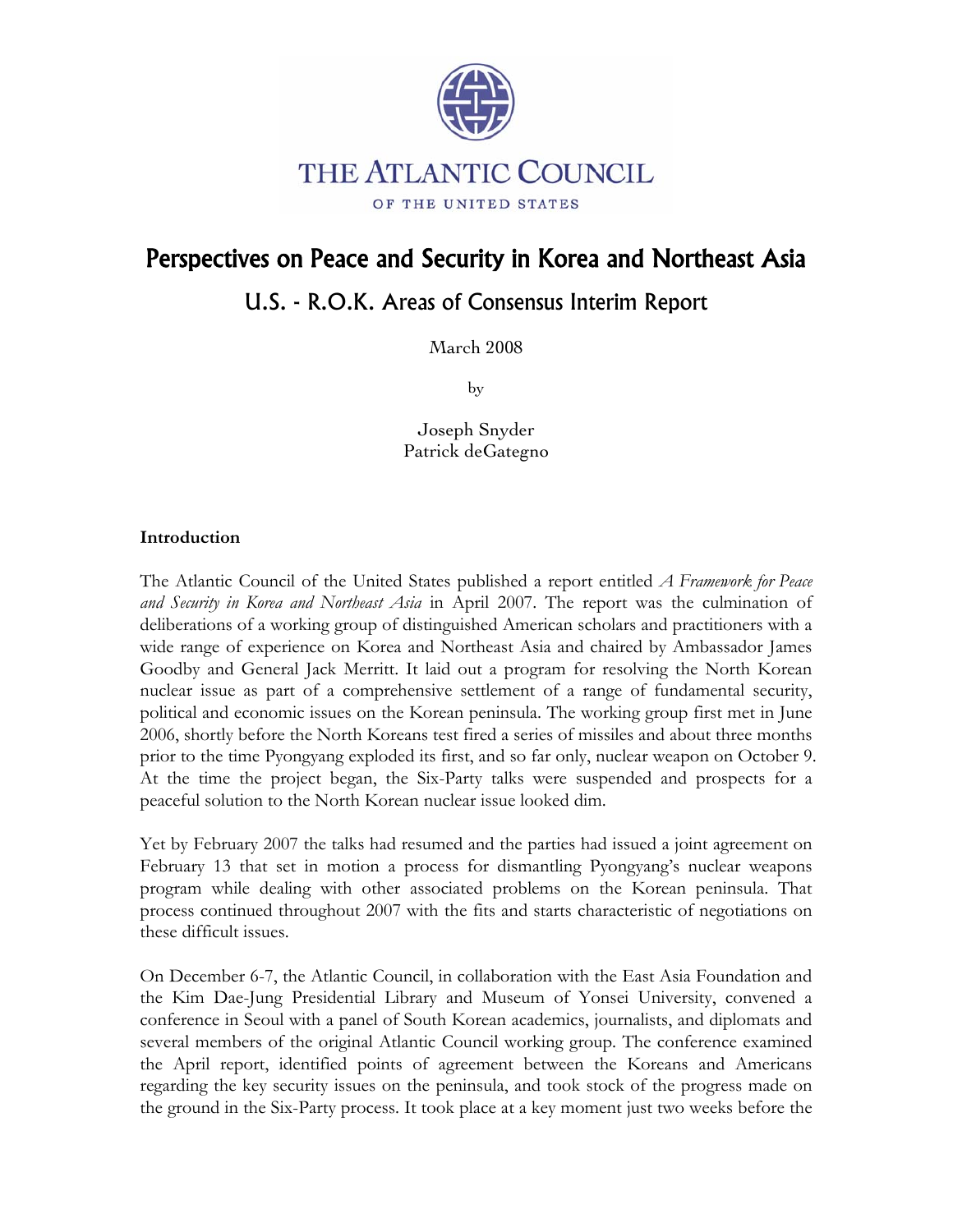South Korean Presidential election and three weeks before the end-of-year deadline for completion of the second phase of the Six-Party process. Also of relevance to the conference was the historic Pyongyang summit between South Korean President Roh Moohyun and North Korean leader Kim Jong-Il on October 2-4. Participants in the December conference and a conference agenda are contained in Appendix A.

This report first outlines progress in the Six-Party process since the publication of the Council's April 2007 report. It then recalls the major recommendations of that report and reflects the Seoul conference discussions, including both the areas of agreement and disagreement between Korean and American participants about both the Council's report and the discussion of progress in the Six-Party talks in meeting those recommendations.

#### **Chronology of Relevant Events**

- Six-Party Joint Statement issued on February 13:
	- o North Korea will shut down and seal the Yongbyon nuclear facility, including the reprocessing facility and invite back IAEA personnel to conduct all necessary monitoring and verifications
	- o In return, the other five parties in the six-party talks will provide emergency energy assistance to North Korea in the initial phase of 50,000 tons of heavy fuel oil (HFO), to commence within 60 days.
	- o All six parties agree to take positive steps to increase mutual trust, and make joint efforts for lasting peace and stability in Northeast Asia. Directly related parties will negotiate a permanent peace regime on the Korean Peninsula at an appropriate separate forum.
	- o All six parties agree on establishing five working groups on the denuclearization of the Korean Peninsula, normalization of North Korea-U.S. relations, normalization of North Korea-Japan relations, economy and energy cooperation, as well as a joint Northeast Asia peace and security mechanism.
	- o The working groups will form specific plans for implementing the September 19, 2005, statement in their respective areas.
	- o All parties agree that all working groups will meet within the next 30 days.
	- o Details of assistance will be determined through consultations and appropriate assessments in the Working Group on Economic and Energy Cooperation.
	- o Once the initial actions are implemented, the six parties will promptly hold a ministerial meeting to confirm implementation of the joint document and explore ways and means for promoting security cooperation in Northeast Asia.
- On March 19, the US Chief Negotiator Christopher Hill announced that all of the \$25 million in funds belonging to the North Koreans in Banco Delta Asia (BDA) that were frozen before were being unfrozen to reciprocate the positive steps the North Koreans have taken towards freezing their Yongbyon nuclear reactor and readmitting IAEA inspectors, with a future goal towards total nuclear disarmament of the Korean peninsula.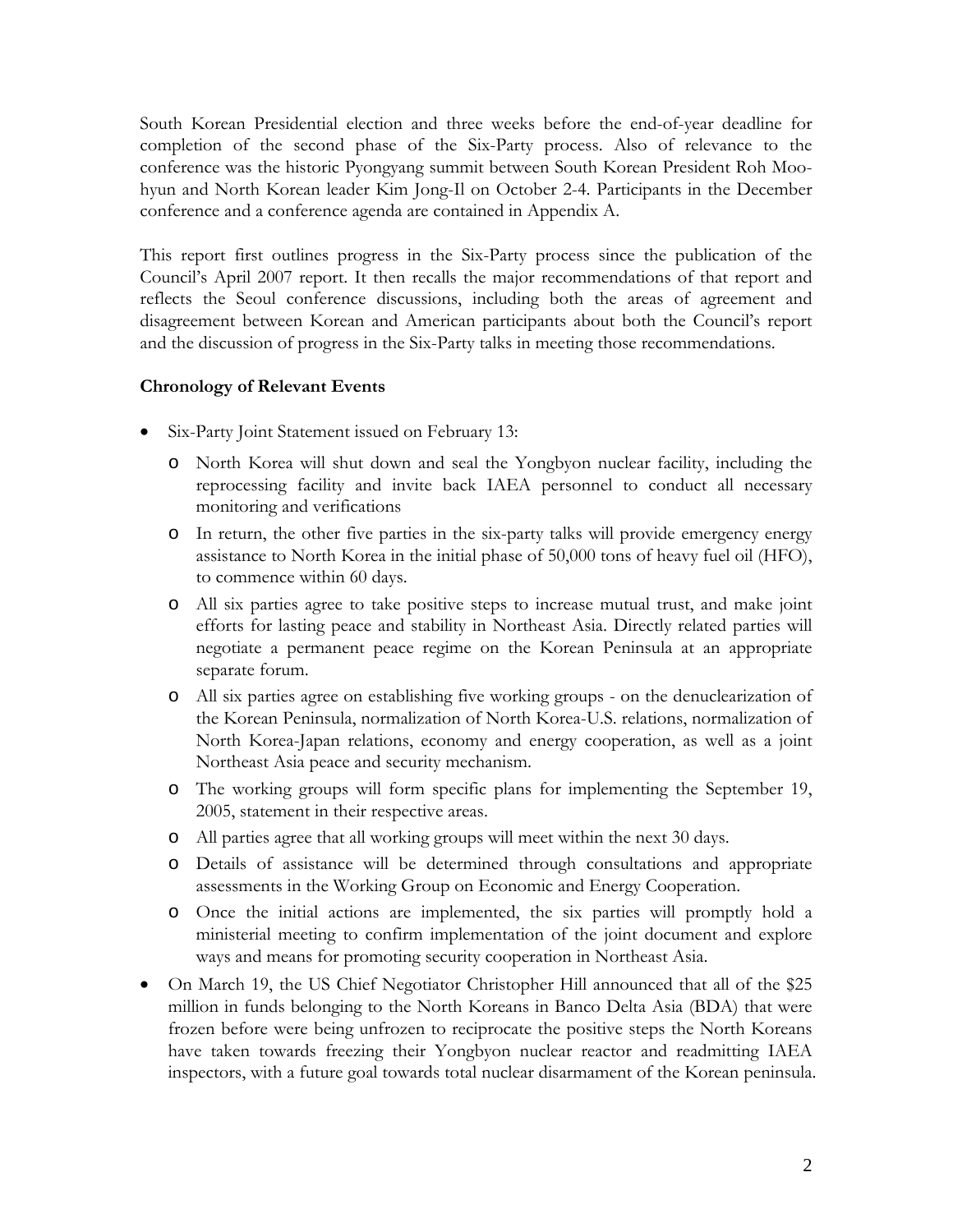- However, the financial transaction ran into some problems in terms of time and being cleared for the North Koreans, who refused to negotiate further until they received their money. The talks stalled after two days and were recessed at the end of the fourth day.
- The 60-day deadline was obviously not met because of BDA. The U.S. urged North Korea to meet its commitments as soon as possible.
- On June 11 Russia agreed to transfer the unfrozen North Korean funds from the Macao bank and transfer them to North Korea.
- On July 14, after receiving fuel aid from South Korea, North Korea declared it had closed the nuclear facilities at Yongbyon and reaffirmed its willingness to dismantle its entire nuclear program. On July 18 IAEA inspectors verified that North Korea had closed its facilities.
- Six-Party Joint Statement issued on Friday, July 20:
	- o The six parties expressed satisfaction with the constructive efforts made by all parties to advance the Six-Party Talks process and welcomed the productive bilateral consultations and coordination conducted to enhance their mutual trust and improved relations with each other.
	- o The parties restated their commitment to the Joint Statement of September 19, 2005, and the agreement of February 13, 2007, and undertook to fulfill their respective obligations under those agreements in line with the principle of "action for action."
	- o North Korea confirmed its agreement to disclose all nuclear programs and disable all related facilities.
	- o The parties agreed that the five working groups would meet before August to discuss plans for the implementation of the general consensus.
	- o Talks would resume in September to hear the working groups' reports and work out a roadmap for implementing the general consensus. After the end of the next phase of talks the six parties would hold a ministerial meeting in Beijing as soon as possible to confirm and promote the implementation of the September 19 Joint Statement, the February 13 agreement and the general consensus, and explore ways and means to enhance security cooperation in Northeast Asia.
- On September 6, Israeli Air Force jets carried out a raid in Syria destroying a building that was later alleged to have been a nascent Syrian nuclear facility reputedly built with North Korean assistance.
- On September 7 in Sydney, President George Bush said "We're looking forward to the day when we can end the Korean War. That will happen when Kim Jong-Il verifiably gets rid of his weapons programs and his weapons."
- Yasuo Fukuda took office September 26 as Japanese Prime Minister, replacing Shinzo Abe. Fukuda has since pledged to improve ties with North Korea.
- Six Party Joint Second Phase Actions Agreement issued October 3:
	- o North Korea agreed to disable all nuclear facilities subject to the September 2005 Joint Statement and February 13 Agreement, including the disablement of three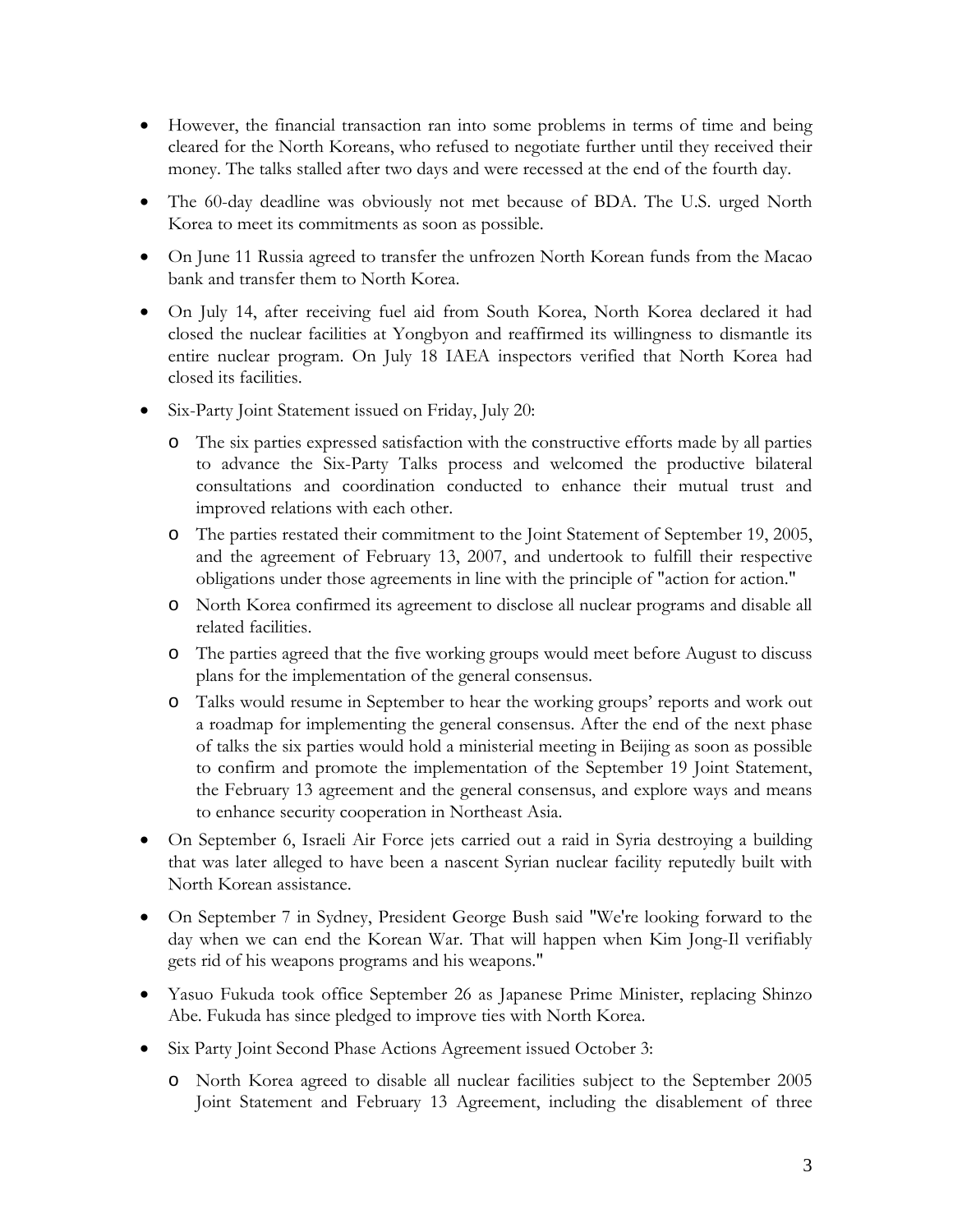facilities at Yongbyon, by December 31, 2007: the 5 MW Experimental Reactor, the Reprocessing Plant, and the Nuclear Fuel Rod Fabrication Facility.

- o North Korea agreed to provide a complete and correct declaration of all its nuclear materials, facilities, and programs in accordance with the February 13 agreement by December 31, 2007.
- o North Korea and the U.S. would increase bilateral exchanges and enhance mutual trust. The U.S. would fulfill its commitments to the North (to begin the process of removing the designation of North Korea as a state sponsor of terrorism and advance the process of terminating the application of the Trading with the Enemy Act - TWEA - to the North) in parallel with North Korean actions based on consensus reached at the meetings of the Working Group on Normalization of DPRK-U.S. Relations.<sup>[1](#page-3-0)</sup>
- o North Korea and Japan would hold intensive consultations to make sincere efforts to normalize their relations expeditiously in accordance with the Pyongyang Declaration.
- o In accordance with the February 13 agreement, economic, energy and humanitarian assistance up to the equivalent of one million tons of HFO (inclusive of the 100,000 tons of HFO already delivered) would be provided to the North. Specific modalities would be finalized through discussion by the Working Group on Economy and Energy Cooperation.
- o The Parties reiterated that the Six-Party Ministerial Meeting will be held in Beijing at an appropriate time. A final meeting will be decided on before the end of 2007.
- South Korean President Roh Moo-hyun met with North Korean Chairman Kim Jong-Il in the Second North-South Summit in Pyongyang October 2-4. Among the agreements reached at the Summit were:
	- o Strengthening military confidence building measures in the West Sea by combining security concerns and economic benefits in the form of the West Sea Peace Cooperation Special Zone.
	- o Institutionalizing talks between the two governments from the Summit to prime ministerial, vice prime ministerial, ministerial and working group levels (talks at all these levels followed in the next three months).
	- o The need to end the current armistice and build a permanent peace regime. The two sides agreed to work together to advance the matter of having the leaders of the three or four parties directly concerned to convene on the Peninsula and declare an end to the war. South and North Korea to make joint efforts for the smooth implementation of the September 19 and February 13 six-nation nuclear agreements.
- On December 19 Lee Myung-bak was elected President of South Korea. He is due to be inaugurated as President on February 25, 2008.

 $\overline{a}$ 

<span id="page-3-0"></span> $<sup>1</sup>$  As he has done on other occasions, on February 6, 2008, Ambassador Christopher Hill suggested that the</sup> U.S. commitments in fact go further than stated in the October 3 agreement: "Under the October 3 agreement, the United States…reaffirmed its intent to fulfill its commitments regarding rescinding the designation of the DPRK as a state sponsor of terrorism and the termination of the application of the Trading with the Enemy Act with respect to the DPRK."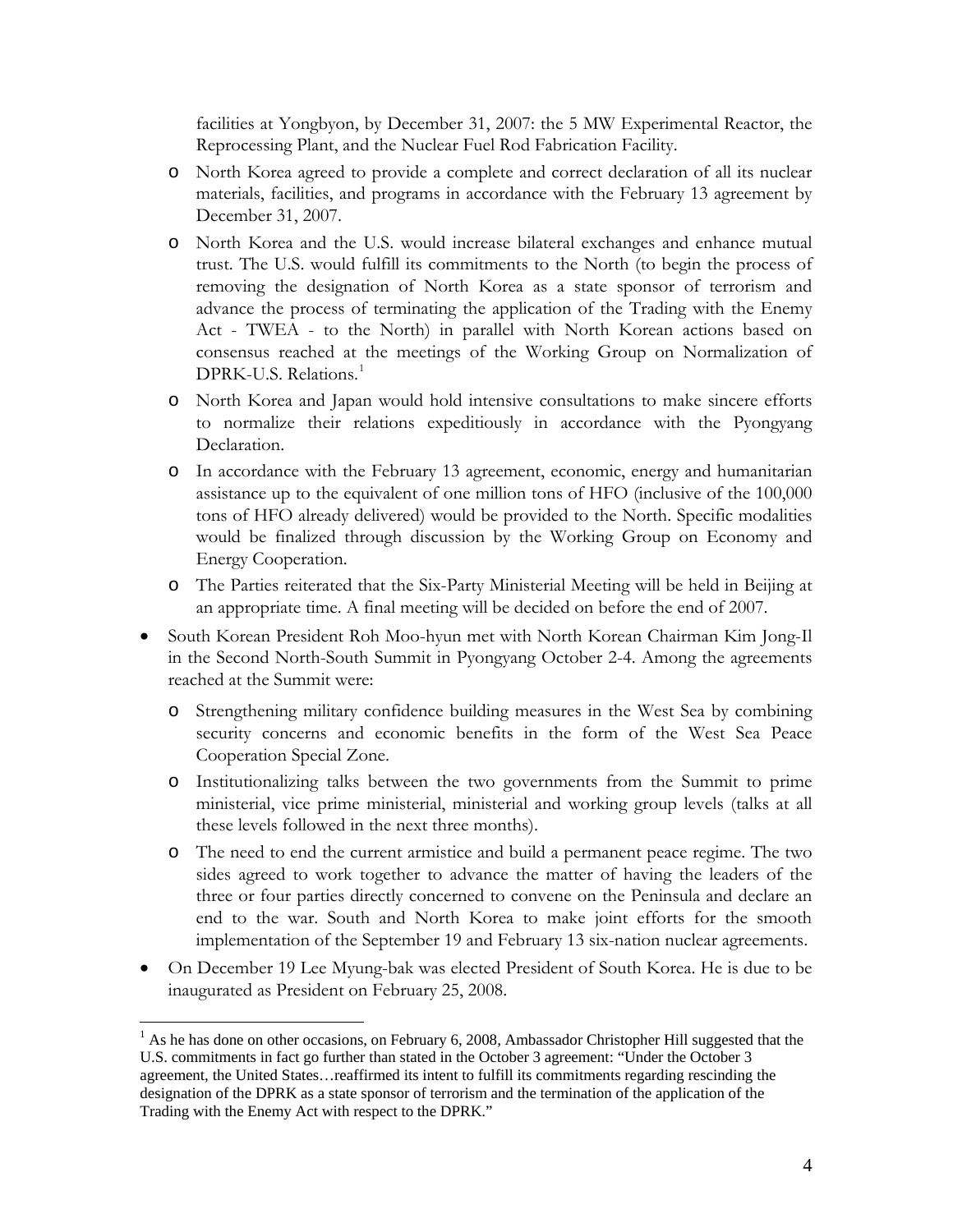- The December 31 deadline passed without the completion of the Second Phase actions agreed to on October 3. Disablement, which had been delayed at first because of safety considerations at the cooling pond and later because of North Korean concerns over slow delivery of energy assistance, continued at Yongbyon but was not completed. Of eleven steps identified in the agreed-to dismantlement process eight have been completed, and the ninth step, discharging the fuel rods in the reactor, as of February 2008, is currently underway at a slow but acceptable pace. The North Koreans had not submitted a complete and correct declaration of their nuclear programs, although Ambassador Hill said on February 6, 2008, that discussions continue with Pyongyang on the declaration. He also said that "complete and correct" means complete and correct, i.e., the declaration must include all nuclear weapons, programs, materials, and facilities, including clarification of any proliferation activities. By early February almost 200,000 tons of HFO had been delivered to the North, but not the full one million tons of HFO equivalent. Discussions had been held between the U.S. and North Korea on the processes of removing the designation of the DPRK as a state sponsor of terrorism and terminating the application of the Trading with the Enemy Act to the DPRK, but those actions had not been completed.
- Ambassador Hill said on January 10, 2008, following a meeting with President-elect Lee in Seoul, that it would be desirable to complete all Phase Two actions by the February 25 inauguration of the new South Korean President and urged North Korea to provide a complete and correct declaration of its nuclear programs by that date. He made clear then and since that this was not a new deadline.

# **Recommendations in A Framework for Peace and Security in Korea and Northeast Asia**

The original Atlantic Council report contained a number of recommendations to the U.S. Government to achieve a comprehensive settlement of security, political and economic issues on the Korean peninsula, including the North Korean Nuclear issue. This analysis examines each recommendation in light of the Seoul conference.

## **1. Express a strong U.S. commitment to achieve a comprehensive settlement in Korea both to facilitate the success of the denuclearization talks and to resolve other critical security, political and economic issues.**

The conclusion of the February 13 agreement in the Six-Party talks, the efforts by the U.S. government to encourage fulfillment of that agreement by all parties, including the solution to the Banco Delta Asia impasse in the spring of 2007, and the October 3 agreement in the Six-Party talks to complete Phase Two by the end of 2007 reflect a strong U.S. commitment to a comprehensive settlement. Several participants in the Seoul conference noted a new, more active, American approach to this issue following the North Korean nuclear test and the Democratic victory in the 2006 mid-term Congressional elections.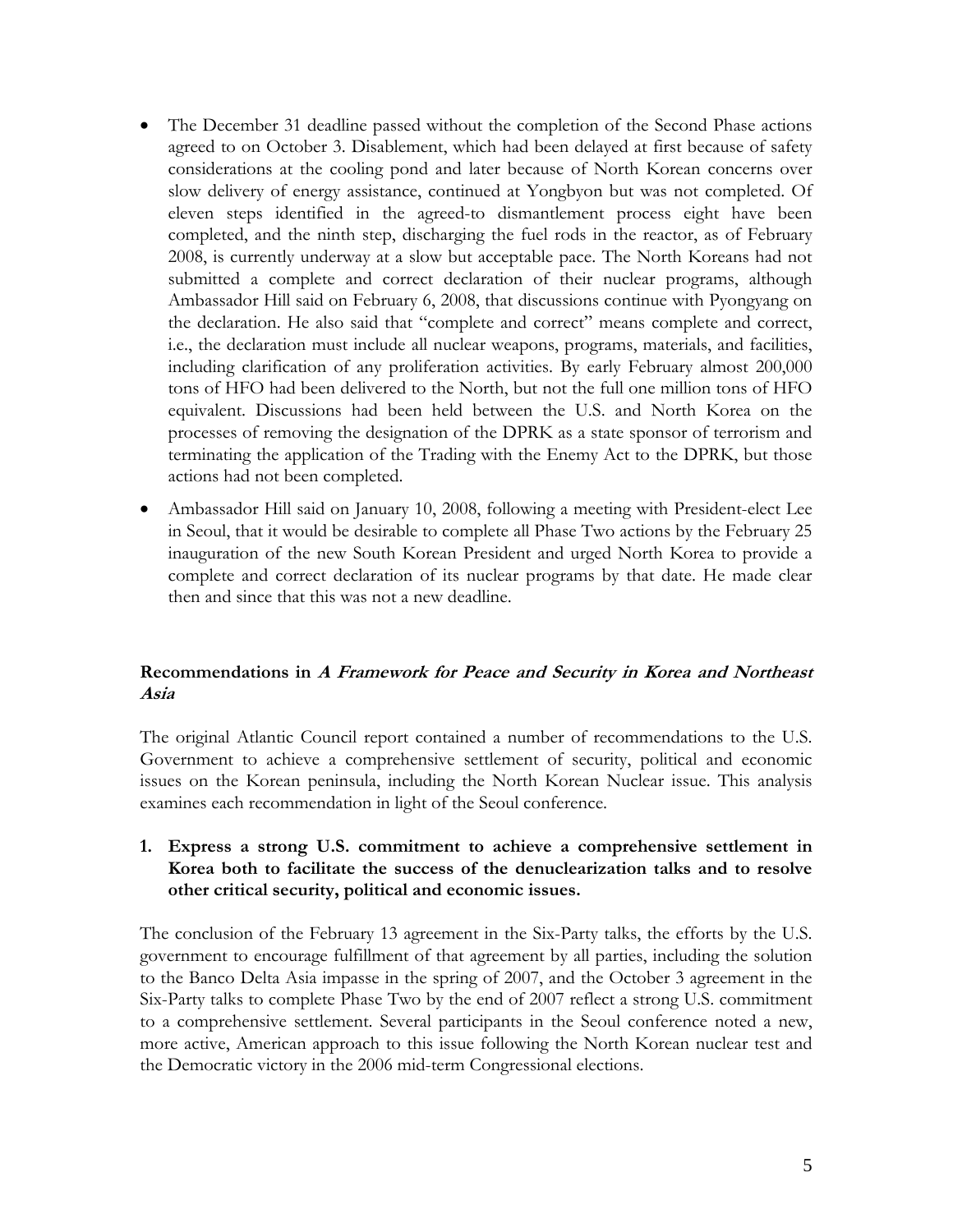## **2. Proceed reciprocally and step-by-step in a Denuclearization Agreement toward the complete, verifiable, and irreversible dismantlement of North Korea's nuclear weapons program.**

The February 13 Six-Party agreement outlined a step-by-step, action-for-action, approach to denuclearization of the Korean peninsula. While the timetable for the various steps slipped during the course of 2007, the process continued through the end of the year and future steps were contemplated after the (delayed) completion of Phase Two.

# **3. Pursue a four Party agreement among South Korea, North Korea, China, and the United States to replace the 1953 Armistice with a new overall political and legal structure for long-term peace and stability on the peninsula.**

At the October 2-4 North-South Summit in Pyongyang, the two sides agreed on the need to end the current armistice and establish permanent peace and to push for a declaration of the ending of the Korean War. A rather odd formulation was used to describe this process: "The South and the North have also agreed to work together to advance the matter of having the leaders of the three or four parties directly concerned meet on the Korean Peninsula and declare an end to the war." After some confusion and a sharp reaction from Beijing, South Korea confirmed that this was to be a four-party meeting that would include North and South Korea, China and the United States.

At the December Atlantic Council conference, most of the Korean participants advocated convening an early meeting in Korea attended by the leaders of the four countries. Most suggested that this should take place as soon as possible after the expected completion of all Phase Two activities at the end of 2007, i.e., early in 2008. The advocates of this position said that this would provide the necessary incentive for North Korea to make the hard decisions needed to move forward with Phase Three steps to complete the denuclearization process. This was a position advanced by South Korean officials as well as academic and media participants.

Most of the American participants noted that President Bush had stated that agreement on a new security arrangement for the Korean Peninsula would be possible when North Korea fully dismantles its nuclear program. However, it would be politically impossible for President Bush to meet with Kim Jong-Il in any forum until the denuclearization process was completed or at least much further along than envisaged at the end of Phase Two. Ambassador Hill suggested on February 6 that discussions about a peace agreement might begin after the completion of Phase Two, though conclusion of such an agreement would not be possible until after complete denuclearization.

While all participants in the conference agreed that it would be necessary at some point to declare an end to the war and to replace the Armistice with a lasting peace regime, the question of a four-party summit to declare an end to the war was the most contentious subject in the conference.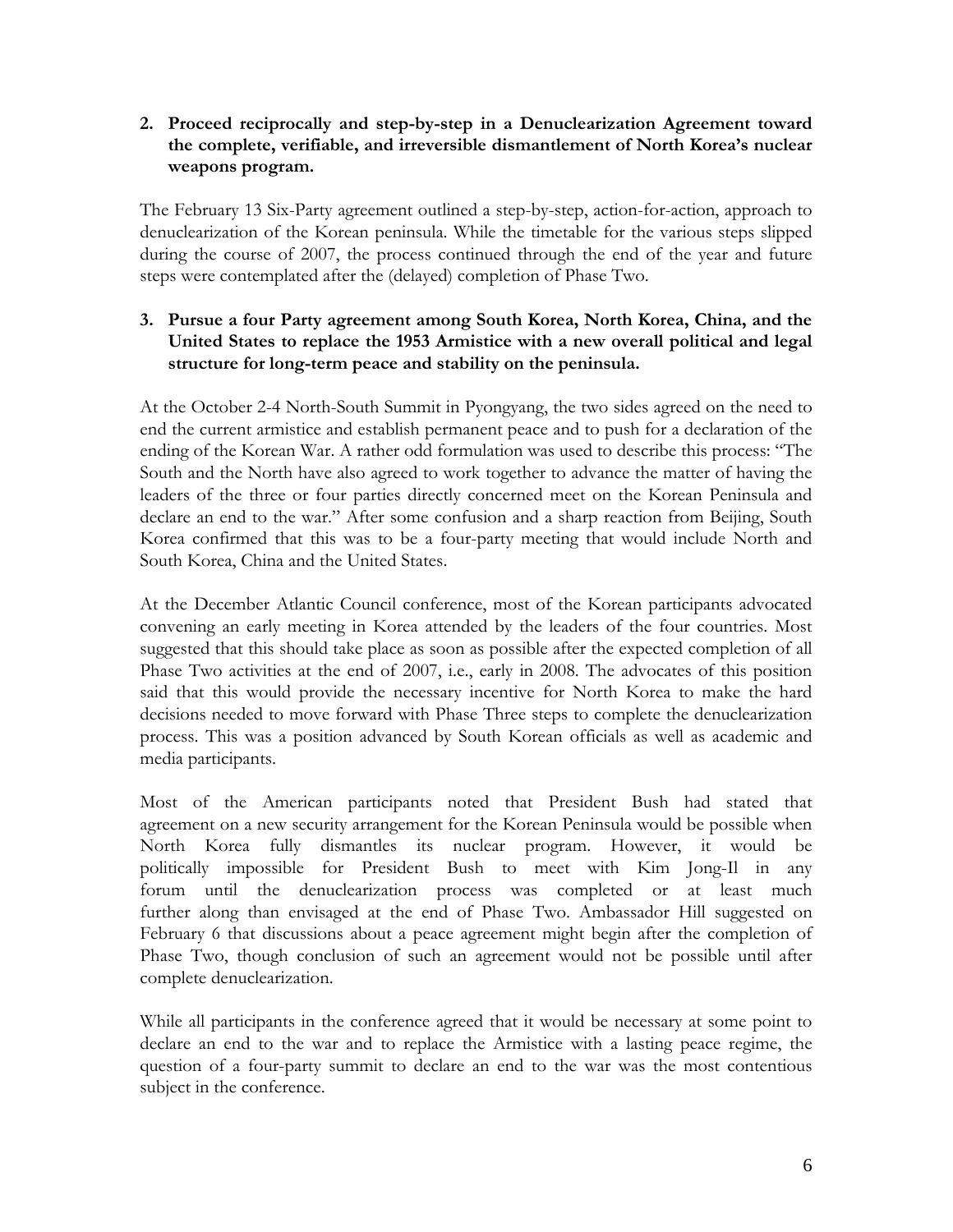**4. Negotiate a bilateral agreement with North Korea – in close coordination with South Korea – to settle outstanding political and legal issues, normalize diplomatic relations, and provide U.S. assistance to foster economic development and economic reform in North Korea.** 

One of the achievements of the February 13 Six Party agreement was the establishment of a U.S.-North Korea Working Group on the normalization of bilateral relations. An important first step in this process was the agreement announced at the October 3 meeting that the U.S. would fulfill its commitments to the North (to begin the process of removing the designation of North Korea as a state sponsor of terrorism and advance the process of terminating the application of the TWEA to the North) in parallel with North Korean actions based on consensus reached at the meetings of the Working Group on normalization of DPRK-U.S. relations. The December 31, 2007, deadline to complete the parallel actions announced on October 3 passed without any public action on the U.S. commitments because North Korea had not issued a complete and correct declaration of its nuclear programs and because the dismantlement at Yongbyon was not complete.

Participants in the Council's December conference agreed that further progress on normalizing U.S. - North Korean relations remains crucial to completing the denuclearization of North Korea, but they noted that further steps beyond those announced on October 3 will have to be part of later phases of denuclearization.

**5. Negotiate a trilateral agreement among the United States, South Korea, and North Korea to implement military confidence-building measures as well as to adjust deployments and force levels on the Korean peninsula. In these talks, the U.S. and South Korea would first agree between themselves and then negotiate the implementation of military measures with North Korea.** 

One of the major elements of the October North-South Summit was the announcement of a program to develop military confidence-building measures (CBMs) between the two sides. The subsequent meeting of Defense Ministers moved the process along. Although consultations between the U.S. and South Korean governments have taken place on this important issue, it is clear that Seoul will be taking the lead with the North, at least in the early stages of this process.

It was noted at the December conference that CBMs should be part of a larger concept of building a peace regime on the Korean peninsula. Much of the discussion at the conference, particularly by the Korean participants, dealt with the steps necessary to establish a peace regime.

**6. Aggressively explore establishing a new multilateral organization for security and cooperation in Northeast Asia both to manage North Korea-related issues and to help realize U.S. strategic policy goals for the region as a whole.**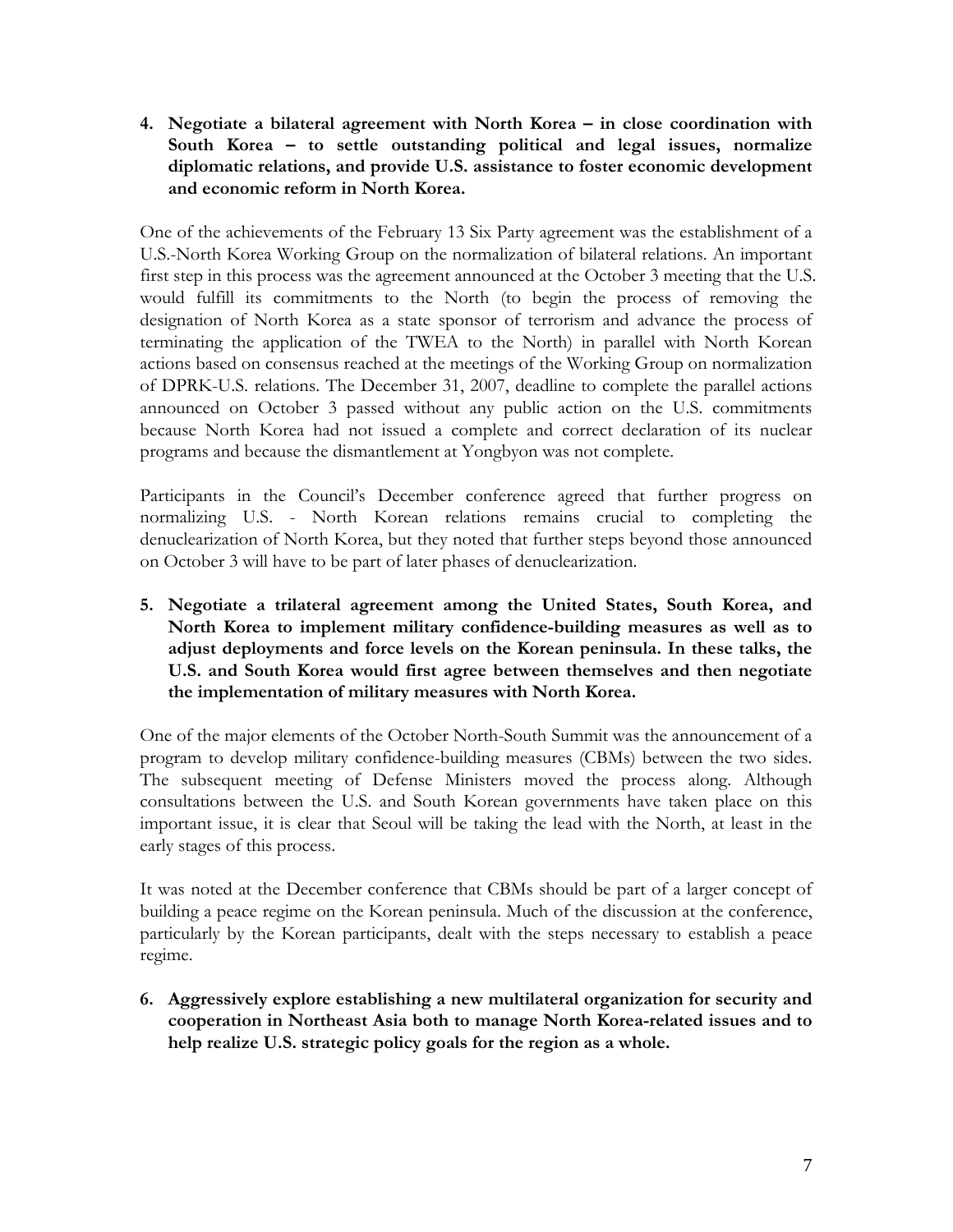One of the working groups established by the February 13 joint agreement was on a Northeast Asia peace and security mechanism. The working group has met, but the results of its deliberations have not been made public.

The concept of a new Northeast Asian peace and security organization was mentioned widely in the December conference, usually as part of the discussion of a peace regime. Some thought that if it succeeded in resolving the nuclear issue, the Six-Party Talks could be a potentially important permanent forum for discussing other security issues in the region. The participants agreed that this would be one of the last elements that would be created by the Six-Party process, after the completion of denuclearization, a declaration of the end of the Korean War and replacement of the Armistice, U.S.-North Korean normalization, North-South reconciliation (if not unification) and the establishment of a peace regime on the peninsula. There were different views about the nature and purposes of a regional peace and security mechanism that were not resolved during the conference.

**7. Convene an on-going series of meetings of foreign ministers of the countries involved in negotiating a comprehensive settlement for the purpose of overseeing these negotiations and forming the nucleus of a new multilateral organization. An initial meeting of foreign ministers, agreed to in the Six-Party "joint agreement of February 13, 2007," should take up these issues.** 

Because of delays in implementing the first and second denuclearization phases, the ministerial mentioned in February 2007 has not yet taken place, although it is widely expected after the completion of the second phase.

At the December conference, there was agreement by the Koreans and Americans that highlevel attention was necessary to the success of the Six-Party process, and that meetings of foreign ministers would be a crucial part of that attention. While the Korean participants strongly encouraged an early Summit of the leaders from at least the four parties directly connected with the Korean War armistice for the purpose of declaring an end to the War, most of the Americans urged instead the consideration of an early ministerial as a means of highlighting senior engagement in the process as a more practical approach, at least for the United States.

**8. Immediately propose interim military confidence-building measures, from among those contemplated for a trilateral agreement, to foster the necessary political confidence among the parties for negotiating a comprehensive settlement.**

The limited confidence-building measures announced at the Summit include some of the kinds of *interim* measures discussed in the Council's report, but these are strictly bilateral and do not formally include the United States.

**9. Seek bipartisan consensus in the Congress on U.S. diplomatic objectives regarding Korea.**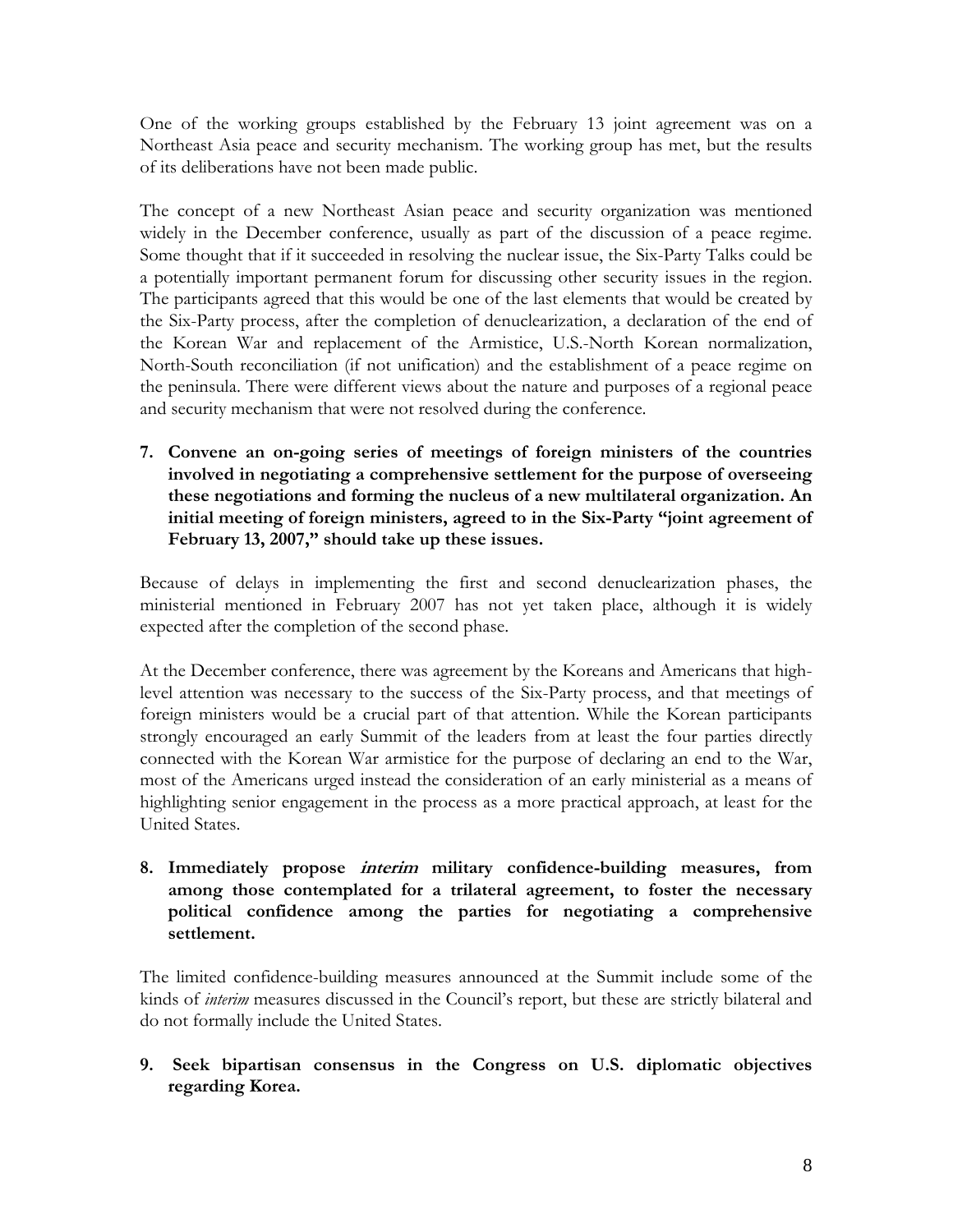The Bush Administration has consulted closely with the Congress throughout the Six-Party process and will continue to do so. In particular, Congressional support will be necessary at a minimum in removing the designation of North Korea as a state sponsor of terrorism and terminating the application of the Trading with the Enemy Act.

This subject was not discussed in any depth at the December conference.

## **10. Synchronize U.S. strategy more effectively with South Korea. Washington should exert all possible efforts to coordinate its negotiating positions with Seoul and strengthen cooperation through the Strategic Consultation for Allied Partnership (SCAP).**

One of the major themes at the December conference was the extent to which bilateral Seoul-Washington relations have improved in the last year or two. Both Korean and American participants anticipated this trend would continue and grow stronger with the expected election of Lee Myung-bak as the new President of South Korea. There was considerable discussion of the reasons for recent bilateral difficulties, not least of which was the split between progressives and conservatives on Korean issues in both governments. Participants cautioned that the bilateral relationship needs continuous tending, but they were optimistic that things are moving in the right direction. This will be essential for the success of the denuclearization process, since a strong common U.S.-South Korean front is crucial for dealing with the North.

### **Conclusion**

The Atlantic Council's report *A Framework for Peace and Security in Korea and Northeast Asia* was by design the product of deliberations just by Americans, without the participation of South Koreans or experts from any of the other Six-Party countries. The December conference was intended as a second stage in the Council's effort to devise a successful strategy for strengthening relations with South Korea, reversing U.S. relations with North Korea and achieving the broader goal of establishing peace and security on the Korean peninsula and in Northeast Asia. The terminology used by the participants in the conference differed in some significant respects from that used in the Council's report, largely because they based the discussion more on the words used in the Six-Party process than on the report.

Nonetheless, there were significant areas of agreement by the Koreans with the substance of the report. The major disagreement dealt with the prospects and timing for a Summit meeting of the four parties directly involved with the Korean War to declare the end of the War as an early step in establishing a peace regime on the peninsula. The Koreans, reflecting the recent North-South Summit declaration on this subject, urged that a meeting take place sooner rather than later. The Americans, citing domestic political considerations, said that an early meeting at the highest level is not feasible and could only happen after considerably more progress on denuclearization.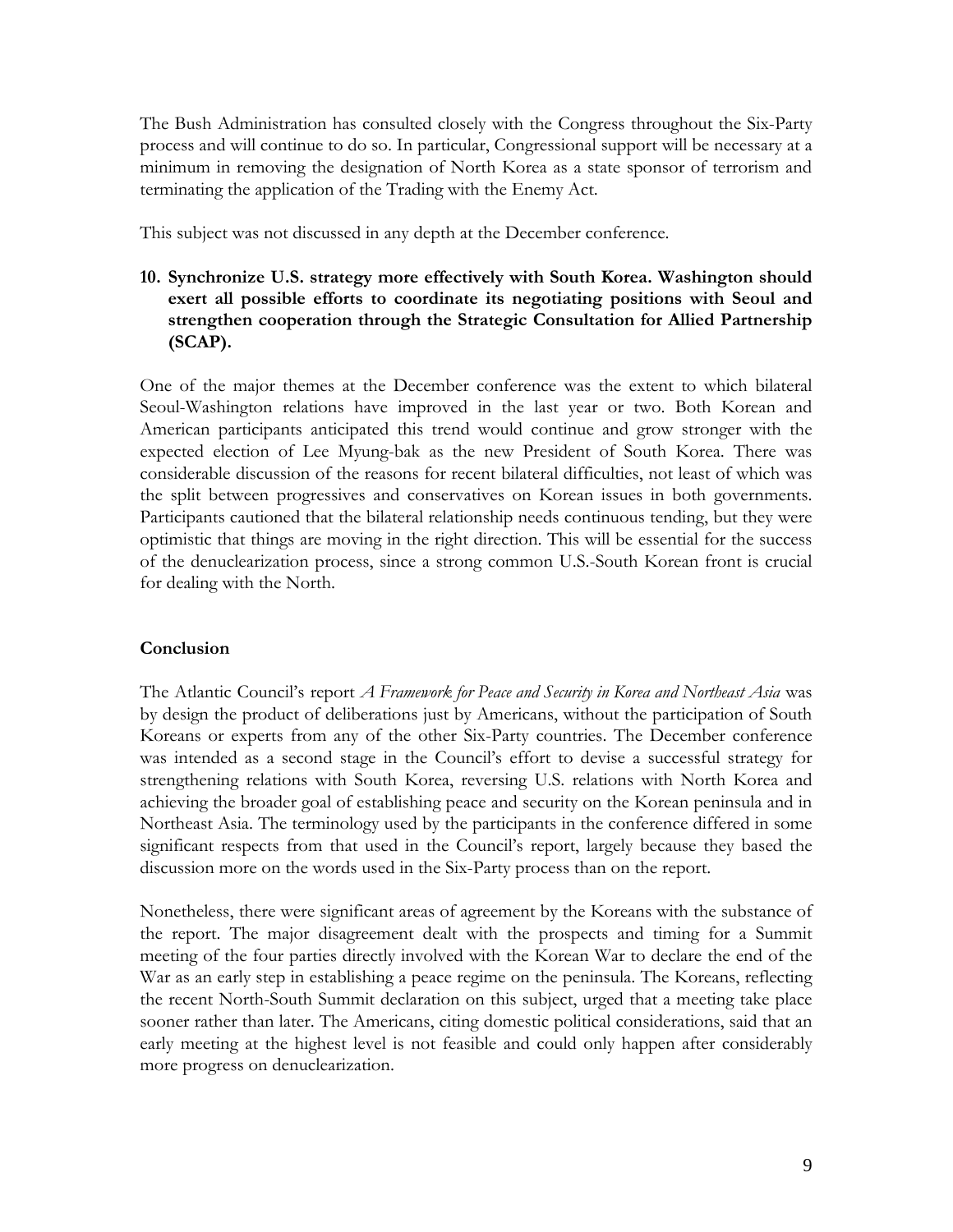The Council now plans to arrange discussions with scholars and other experts from Russia, China, Japan and North Korea, i.e., the remaining members of the Six-Party process, on the April report, this interim report and further Six-Party progress. We will then issue a final report to guide U.S. policy-makers in their efforts to bring about a framework for peace and security in Korea and Northeast Asia.

#### **Acknowledgements**

The Atlantic Council is grateful to the Korea Foundation for its financial support for this project. The Foundation funded the deliberations of the original Council working group and the publication of the April 2007 report, the December conference in Seoul and the publication of this interim report. The Foundation has also agreed to support the next phase of the project involving the other four Six-Party members and the publication of the final report.

We would also like to express our appreciation for the assistance of the Kim Dae-jung Presidential Library and Museum of Yonsei University and its Director Professor Sangyoung Rhyu and the East Asia Foundation and its Secretary General Hyung Taek Hong in conducting the December conference. The qualifications of the Korean participants chosen by both local organizations could not have been greater and the arrangements for the conference were superb.

Finally, the Council expresses its gratitude for the work done by Senior Fellow Donald Gross, who has directed this project from the beginning and who was responsible for coordinating with Professor Chung-in Moon of Yonsei University to set up the December conference.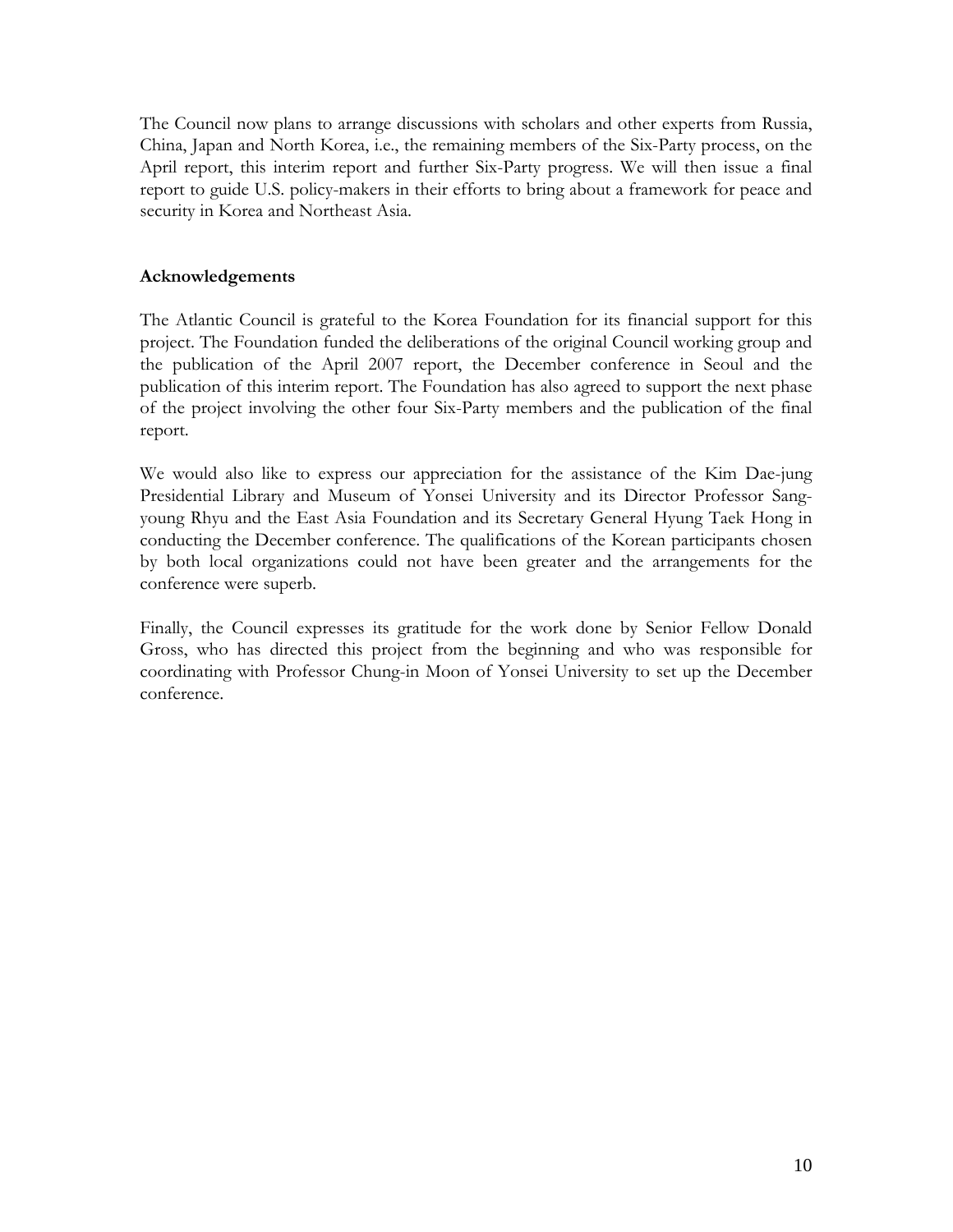# **APPENDIX A - CONFERENCE AGENDA & PARTICIPANTS LIST**







## **A Framework for Peace and Security in Korea and Northeast Asia**

Conference Hall Kim Dae-jung Presidential Library and Museum Seoul, Korea

Thursday, December 6 – Friday, December 7, 2007

## **Agenda**

### **Thursday, December 6, 2007**

**15:00–15:30 Registration** 

## **15:30–18:00 Session 1: Building Consensus on US and ROK Policy Goals toward the DPRK**

*Topics for Discussion: ROK & U.S. Policy Goals* 

- Dismantling the DPRK's nuclear program
- Reaching a comprehensive settlement for the Korean peninsula which replaces the 1953 Armistice
- Strengthening the ROK-U.S. Alliance
- Ending mutual hostility in US-DPRK relations
- Promoting Korean unification
- Ending the DPRK's development and export of missiles
- Ending the DPRK's illegal activities, including counterfeiting & drug trafficking
- Furthering reform and openness in the DPRK
- Resolving the DPRK's structural economic crisis
- Continuing ROK humanitarian contacts with the DPRK
- Assisting the DPRK in building large-scale infrastructure
- Establishing a South-North Economic Community
- Encouraging normalization of Japan-DPRK relations

*Moderator*: **Se Hyun Jeong**, Former Minister of Unification; Distinguished Professor, Ewha Womans University, Korea; Member of 2<sup>nd</sup> Inter-Korean Summit special attendant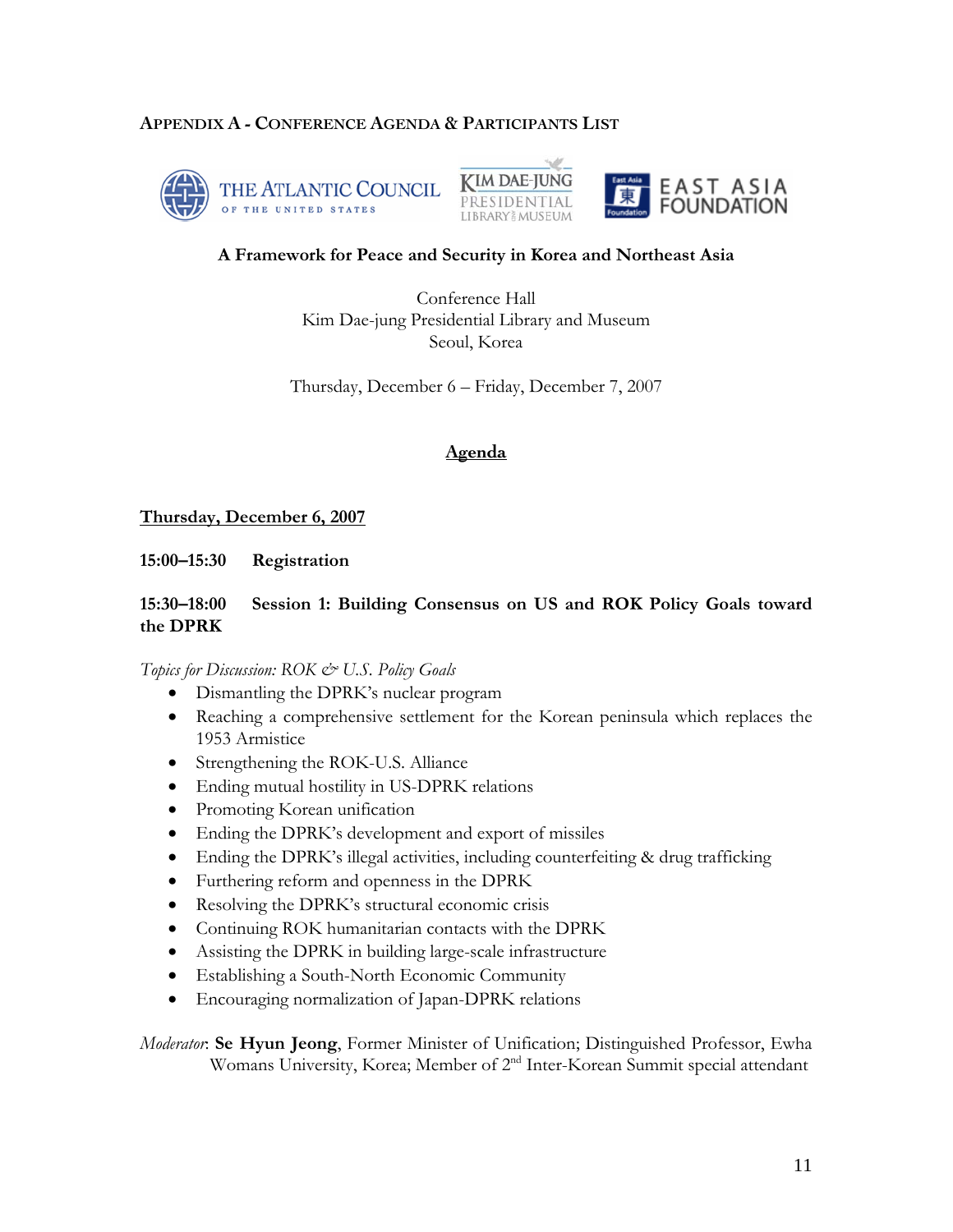#### *Presenters:*

- 1. **David Straub**, Pantech Fellow, the Shorenstein APARC, Stanford University, USA
- 2. **Haksoon Paik**, Senior Fellow, the Sejong Institute, Korea
- 3. **Sun-won Park**, Secretary to the President for National Security Strategy, Cheong Wa Dae, Korea
- *Discussant*: **Hayong Moon**, Distinguished Professor in Diplomacy, Graduate School of International Studies, Yonsei University, Korea

## **19:00 Dinner**

## **Friday, December 7, 2007**

## **09:00–12:00 Session 2: Taking Practical Measures towards Peace Arrangements on the Korean Peninsula**

### *Topics for Discussion: ROK & U.S. Measures for Policy Implementation*

- Achieving an Agreement to dismantle the DPRK's nuclear program
- Reaching a four-party agreement among the ROK, DPRK, China and the U.S. to replace the 1953 Armistice
- Achieving a U.S.-DPRK bilateral agreement which normalizes relations
- Concluding a trilateral agreement among the ROK, DPRK and the U.S. on Military CBMs and conventional arms reductions/redeployments
- Taking measures to strengthen the ROK-U.S. Alliance
- Ending the DPRK's development and export of missiles
- Removing the DPRK from the U.S. terrorism list
- Lifting economic sanctions against the DPRK
- Ending the Proliferation Security Initiative (PSI)
- Taking measures to promote and support Korean unification
- Facilitating the DPRK's relations with the international community to bring greater reform, openness and economic development
- Establishing a South-North economic community
- Normalizing U.S.-DPRK diplomatic relations
- Providing large-scale energy assistance to the DPRK
- Instituting a verification and compliance regime for the DPRK's nuclear dismantlement

### *Moderator:* **Donald Gross**, Senior Fellow, The Atlantic Council of the United States, USA

### *Presenters:*

- 1. **Leon Sigal**, Director, Northeast Asia Cooperative Security Project, Social Science Research Council, USA
- 2. **Keun-Sik Kim**, Professor, the Institute for Far Eastern Studies, Kyungnam University, Korea (a member of special attendant of 2<sup>nd</sup> inter-Korean summit)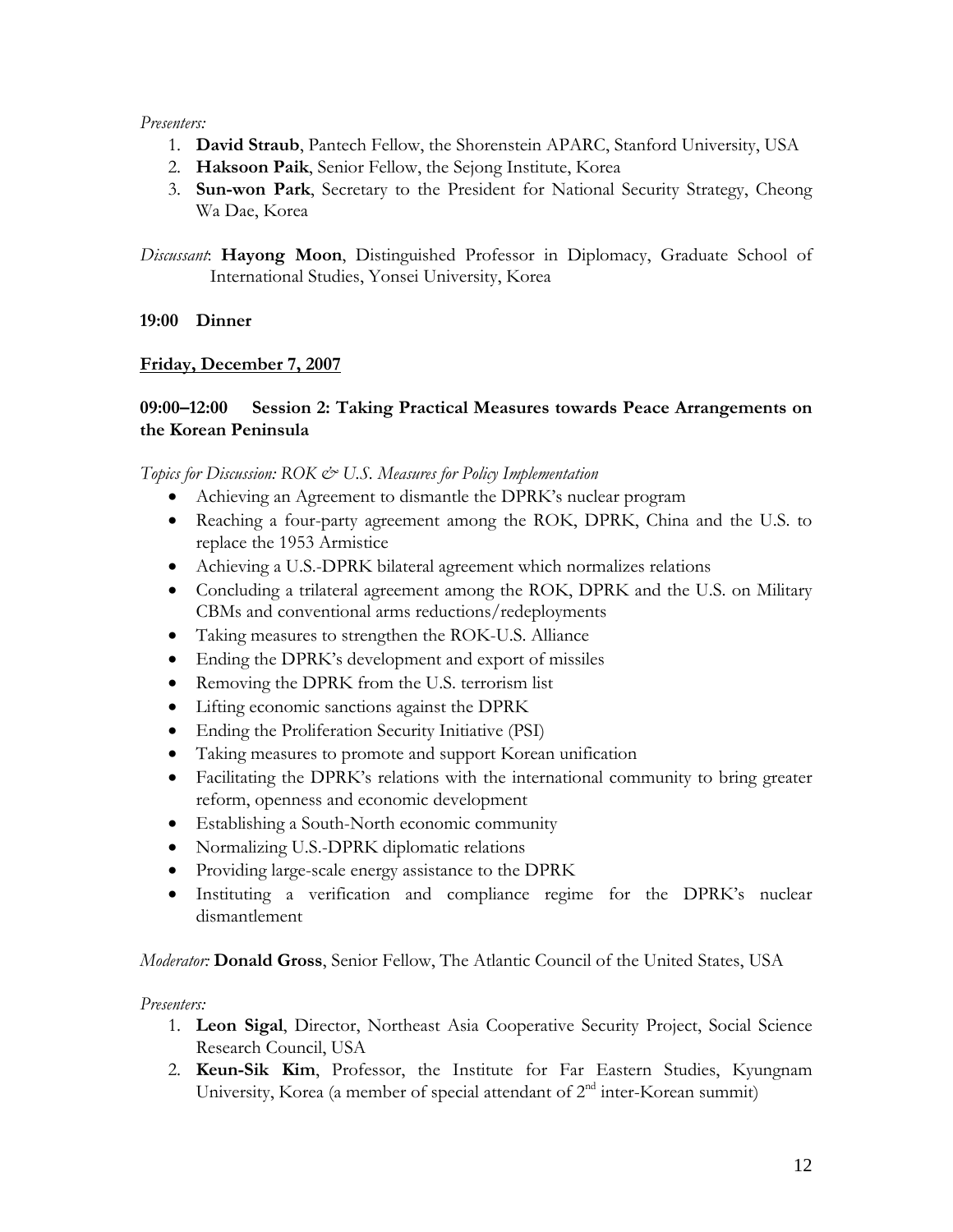3. **Tae-ho Kang**, Senior Reporter, Foreign and Inter-Korean Relations Department, The Hankyoreh Shinmun, Korea

*Discussant:* **Wonhyuk Lim**, Research Fellow, Korea Development Institute, Korea

### **12:30 –14:00 Lunch**

## **14:00–16:00 Session 3: Multilateral Cooperation for Peace and Prosperity in Northeast Asia: Interests, Power, and Regional Dynamics**

*Topics for Discussion: ROK & U.S. Policy Goals* 

- Creating a security community in Northeast Asia
- Peacefully resolving disputes and promoting non-use of force
- Encouraging transparency and preventing miscalculations
- Limiting North Korea's hostile activities
- Encouraging peaceful Korean unification
- Improving Japan-China relations
- Reducing tension on the cross-strait issue
- Enhancing regional economic cooperation
- Promoting free movement of people, information and ideas
- Fostering improved mutual understanding of culture & history

*Topics for Discussion: ROK*  $\mathcal{O}$  *U.S. Measures for Policy Implementation* 

- Institutionalizing the Six Party talks
- Supporting the 2+4 consultation system
- Promoting the unification of the Korean peninsula
- Expanding the multilateral security system
- Promoting a U.S.-led multilateral security system in Northeast Asia
- Concrete measures to enhance the prosperity of Northeast Asia

*Moderator*: **Joseph Snyder**, Director, Asia Program, The Atlantic Council of the United States, USA

### *Presenters*

- 1. **Alan Romberg,** Director, the East Asia Program, Henry L. Stimson Center, USA
- 2. **Chung Min Lee**, Professor, Graduate School of International Studies, Yonsei University, Korea
- 3. **In-kook Park**, Deputy Minister, Department of International Organization and Global Issues, Ministry of Foreign Affairs and Trade, Korea

*Discussant*: **Sang-young Rhyu**, Director, Kim Dae-jung Presidential Library and Museum, Yonsei University, Korea

### **16:00–16:30 Coffee Break**